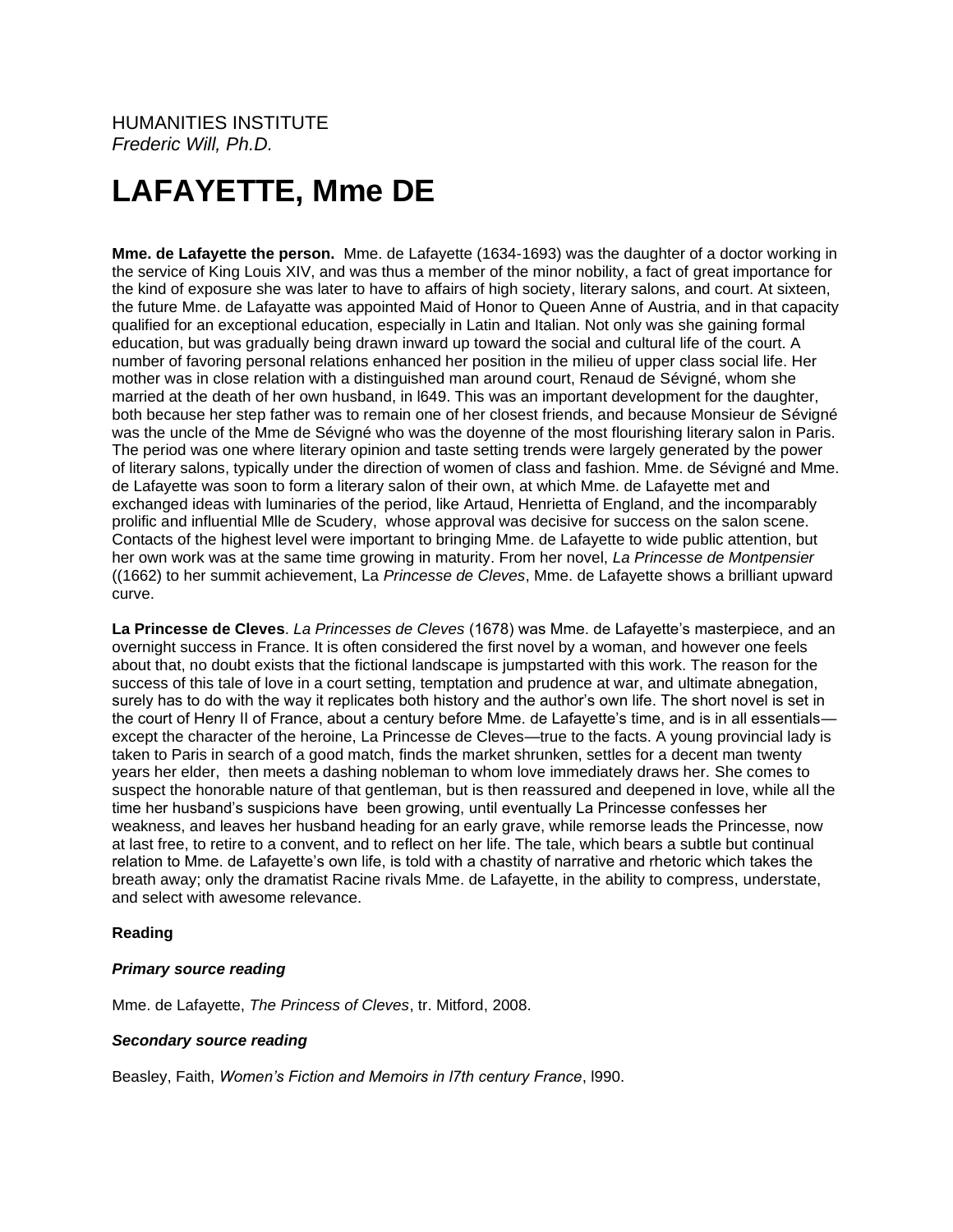# *Further reading*

Showalter, English, *The Evolution of the French Novel, 1641-1782*, 1972.

# *Original language reading*

Coulet, Henri, *Du roman jusqu'a la revolution*, 2 vols., 1967-68.

# **Suggested paper topics**

Does *La Princesse de Cleves* seem clearly modeled on the court life and experience of Mme. de Lafayette? How has the author tweaked her own life, in order to create this fiction? What is the mystery that transforms life into art?

Does Mme. de Lafayettte adopt an attitude, finally, toward the desires of the flesh? Is she a penitent and confessional personality type, or a cool observer? How does her imagination work, in comparison to that of Marguerite de Navarre in the *Heptameron*?

# **Excerpt**

### <http://www.gutenberg.org/files/467/467.txt>

Grandeur and gallantry never appeared with more lustre in France, than in the last years of Henry the Second's reign. This Prince was amorous and handsome, and though his passion for Diana of Poitiers Duchess of Valentinois, was of above twenty years standing, it was not the less violent, nor did he give less distinguishing proofs of it. As he was happily turned to excel in bodily exercises, he took a particular delight in them, such as hunting, tennis, running at the ring, and the like diversions. Madam de Valentinois gave spirit to all entertainments of this sort, and appeared at them with grace and beauty equal to that of her grand-daughter, Madam de la Marke, who was then unmarried; the Queen's presence seemed to authorise hers. The Queen was handsome, though not young; she loved grandeur, magnificence and pleasure; she was married to the King while he was Duke of Orleans, during the life of his elder brother the Dauphin, a prince whose great qualities promised in him a worthy successor of his father Francis the First. The Queen's ambitious temper made her taste the sweets of reigning, and she seemed to bear with perfect ease the King's passion for the Duchess of Valentinois, nor did she express the least jealousy of it; but she was so skilful a dissembler, that it was hard to judge of her real sentiments, and policy obliged her to keep the duchess about her person, that she might draw the King to her at the same time. This Prince took great delight in the conversation of women, even of such as he had no passion for; for he was every day at the Queen's court, when she held her assembly, which was a concourse of all that was beautiful and excellent in either sex. Never were finer women or more accomplished men seen in any Court, and Nature seemed to have taken pleasure in lavishing her greatest graces on the greatest persons. The Princess Elizabeth, since Queen of Spain, began now to manifest an uncommon wit, and to display those beauties, which proved afterwards so fatal to her. Mary Stuart, Queen of Scotland, who had just married the Dauphin, and was called the Queen-Dauphin, had all the perfections of mind and body; she had been educated in the Court of France, and had imbibed all the politeness of it; she was by nature so well formed to shine in everything that was polite, that notwithstanding her youth, none surpassed her in the most refined accomplishments. The Queen, her mother-in-law, and the King's sister, were also extreme lovers of music, plays and poetry; for the taste which Francis the First had for the Belles Lettres was not yet extinguished in France; and as his son was addicted to exercises, no kind of pleasure was wanting at Court. But what rendered this Court so splendid, was the presence of so many great Princes, and persons of the highest quality and merit: those I shall name, in their different characters, were the admiration and ornament of their age. The King of Navarre drew to himself the respect of all the world both by the greatness of his birth, and by the dignity that appeared in his person; he was remarkable for his skill and courage in war. The Duke of Guise had also given proofs of extraordinary valour, and had, been so successful, that there was not a general who did not look upon him with envy; to his valour he added a most exquisite genius and understanding, grandeur of mind, and a capacity equally turned for military or civil affairs. His brother, the Cardinal of